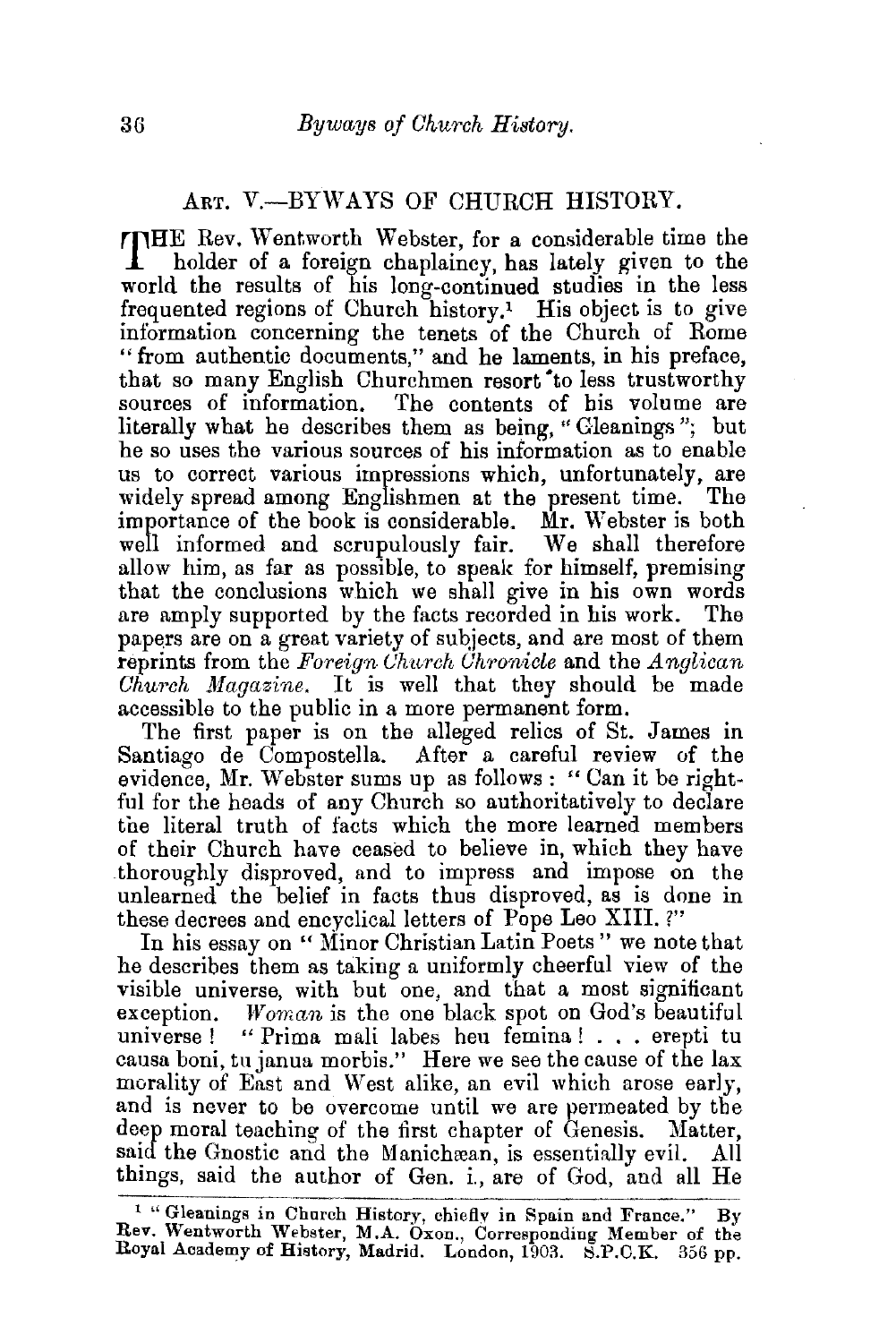created "very good." From the paper on "The Spanish Church up to the year 1000," based on the work of the Jesuit Masdeu, we extract the following reflection : "It might, I have thought, be of interest, and perhaps even of service, to English Churchmen, showing as it does that even a Jesuit theologian can look back with envy on a National Church, under royal protection, and with Bishops appointed directly by the Crown." Masdeu, moreover, tells us how "there were no cloistered monks in Spain for the first five centuries, only lay hermits and consecrated virgins living in private houses. "The consecrated virgins *were not allowed* to make *a vow of chastity,* nor were they permitted to take the veil *under forty years of age."* "All monks and nuns," we further learn," were subject to their Bishop both in temporal and spiritual things." But after the year A.D. 1000, as Masdeu's pages inform us, the royal power was first humiliated, then the clergy were exempted from the royal authority, then the nomination of Bishops and the power of convoking national councils was taken from the Kings, while "concubinage among the clergy, with other disorders unknown before, followed on the introduction of monasticism." Perhaps those who are so busy in reintroducing medieval doctrine and practice among us at present may listen to a Jesuit when they are deaf to the voice of "Protestant intolerance." But at least the reasonable Englishman will find here abundant cause for doubt whether modem reactionaries are likely to be of real service to his Church.

Another paper is on" Loyola and the Counter-Reformation." We regret that we can only extract from it the following passage: " One fact we may mention which seems to have escaped his pen *[i.e.,* of the author Mr. Webster is quoting]. Portugal was the favourite country of the Jesuits in Europe. Paraguay was their chief success in mission-work. Portugal was the first to expel them ; hardly a trace remains of their work in Paraguay. Facts such as these should be remembered when we read of the extraordinary cleverness of the Jesuits, and of the superexcellence of their system, even while they need not make us stint our admiration of the ability, the heroism, and the saintliness of many of the members of the Order."

We must pass over two interesting papers on " St. Teresa " and on "The Mysticism of Valdes and Molinos." From "Hispanism and Regalism" we may extract a remark on the information given us by a Canon of the fourth Council of Toledo, A.D. 633, that the *province* was the unit of ritual uniformity. The idea of "Catholic custom" in the matter of ritual thus derives as scant support from Spain in the seventh as from the Church at large depicted by the historian Socrates of the fifth century. We have next a sketch of hysteria dis-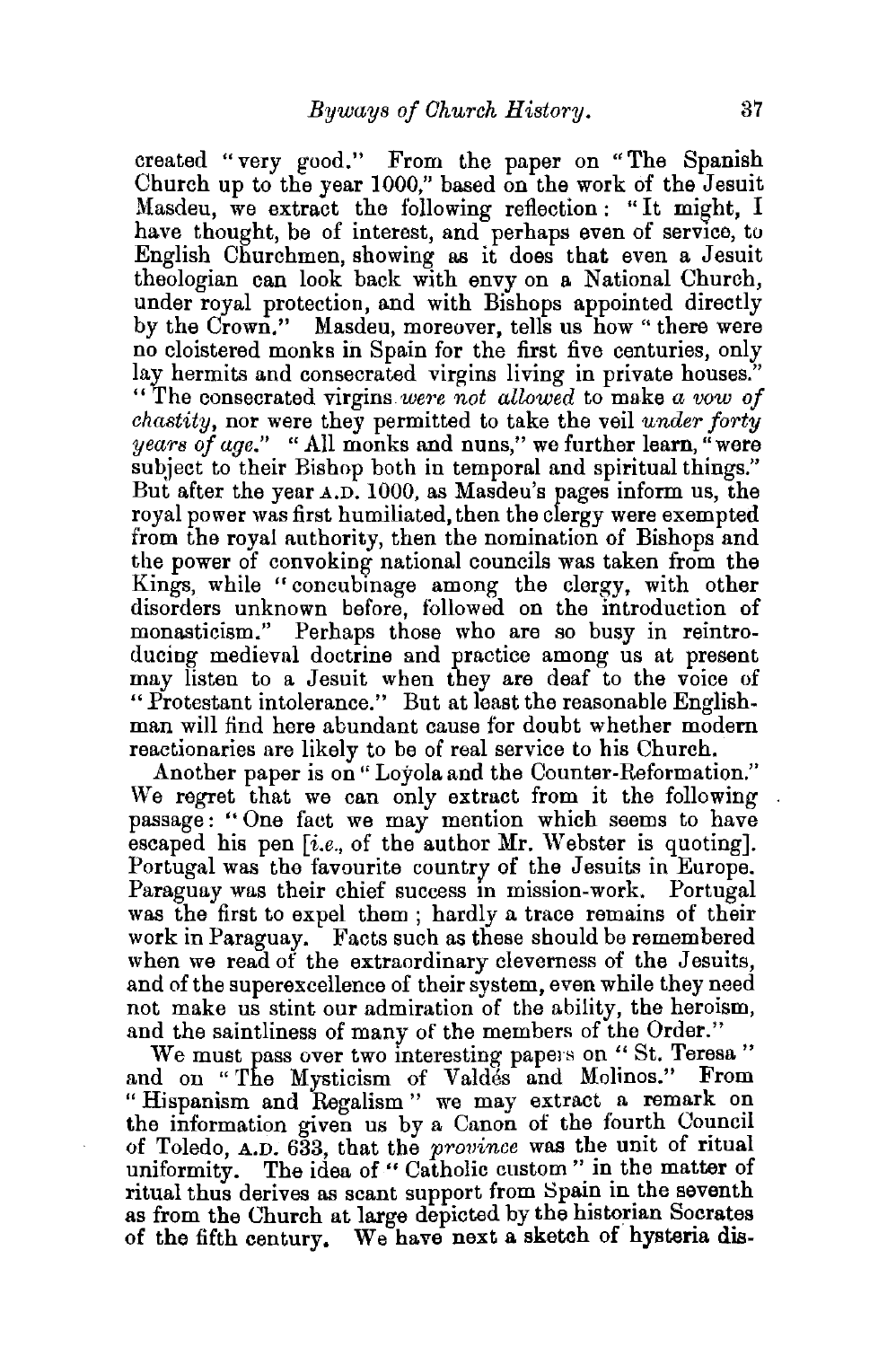guised as saintliness in the life of St. Philomena, and " a likeness and a contrast " discovered in the respective careers of Lamennais and F. D. Maurice. The "Life of Pere d'Alzon" is full of instruction, but we cannot quote from it. From that on ecclesiastical appointments in Spain we gather that " in the Basque Provinces and Navarre, the only fervently religious provinces of Spain," no Bishop, up to the beginning of the last century, " had the appointment to a single benefice"; the livings were all in the gift of the Crown, or the clergy were elected by the parishioners themselves; and Father Larramendi, S.J., assures us that" these last made *by no means the worst appointments."* 

Perhaps the most valuable of all Mr. Webster's papers are those on the recent congresses of the Roman Church. special congresses to which he refers are those of Jerusalem in 1893, of Rheims in 1894, of Brussels in 1898, of Lourdes in 1899, and the Latin-American Council at Rome in the same year. We have not space to give the lengthened quotations we could wish to give; but we shall be much pleased if the brief allusions to the subject should whet our readers' appetite for more, and induce them to study the book itself. The first remark which Mr. Webster makes is that, whereas in the early part of the nineteenth century it was predicted that pilgrimages and other superstitious practices would speedily disappear, at the beginning of the twentieth they have become more common than ever. So says the late Professor Reusch in his " Die Deutschen Bischöfe und der Aberglaube," in which he appeals to the German Bishops to put a stop to the rapid and alarming growth of superstition. " Pilgrimages, in particular," says Mr. Webster, "are now so common that that it would be difficult in France to find any very professedly devout family one of whose members at least had not made" one or more. "Yet, with all this centralization," he says again (he is speaking of the greater authority vested in the Pope since the Infallibility decrees), "never was there a greater multiplication of new saints, new cults, of indulgences attached to material objects, of forms of popular devotion, of so-called pious beliefs and practices, at variance with what is truly Catholic" (p. 337). In other words, the Roman Church has placed herself on an inclined plane, and cannot arrest her downward progress. The smoother the way is made for her, the faster she travels on it.

Mr. Webster further points out the admissions made at these congresses concerning the gradual growth in times past of the customs which the medievalist school is making such strenuous endeavours to naturalize as " Catholic " among ourselves. As the Roman Church no longer appeals to history,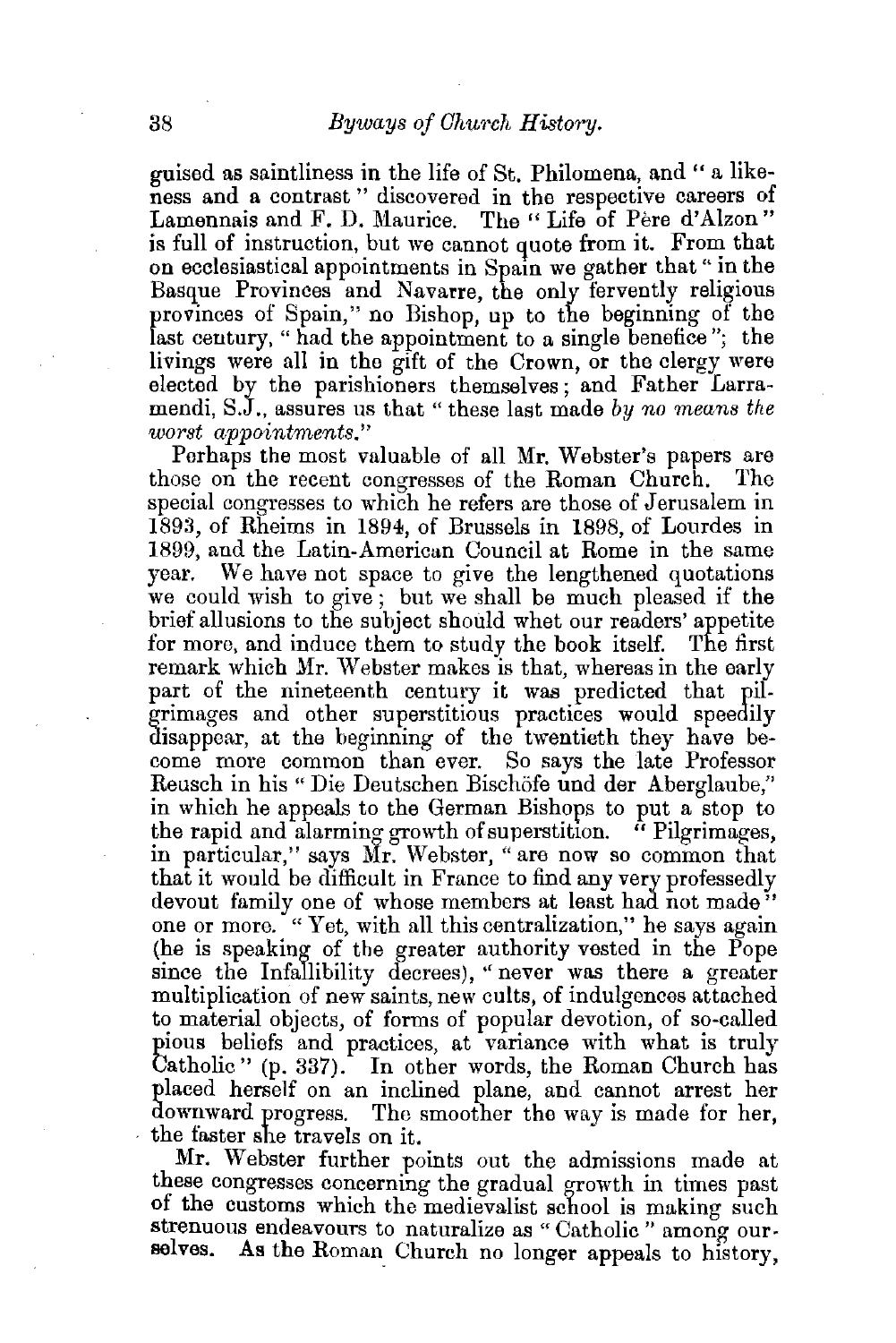but to authority, these admissions are made without hesita· tion. *As our* appeal is to history, we ought to take careful note of them. Thus, the famous letter of Pliny (A.D. 120) is accepted as fixing the date when the Agape was definitely separated from the Communion, and when, therefore, the practice of Evening Communion ceased to be universal. The practice of Evening Communion ceased to be universal. Idea that St. Paul abolished it after he wrote his first Epistle to the Corinthians is not hinted at for a moment. " The practice of Evening Communion on fast days is recorded in the Maronite Liturgy down to 1736." In the Syrian Liturgies the celebrant is directed to consume the elements "after the Mass and the departure of the people." In the "Life of St. Gregory III." it is further admitted that in early times " there was consecrated only what was necessary for the Communion of the people." So much for the antiquity and " catholicity " of Reservation ! Then we hear of the greedy acceptance of wild tales about devil-worship among the Freemasons, culminating in the famous " Leo Taxil " and " Diana Vaughan " scandal, which created so vast a sensation on the Continent a fewyears back (though we in England, as usual, knew nothing about it), and over which Leo XIII. madehimself so supremely ridiculous.<sup>1</sup> Then we learn how the longevity of the late Pope is seriously attributed by "pious" folk to the offer of themselves by sundry young persons as " expiatory victims," offering the years which they might have lived to protract the life of the Pope—dying, in fact, that he might live! Next we find the members of Congress complaining of the " frightful increase " of civil funerals in France, from 600 in 1873 to 16,000 in 1888. "Deaths without sacraments," we are further told, " are increasing; at the same time first communions, and even baptisms, are diminishing."<sup>2</sup> And yet we are gravely advised by many English theologians of repute to look to Rome for the best methods of bringing religion to bear on the English working classes I Among those methods we find "perpetual" and "nocturnal" adorations of the Eucharist. In it, the workingman and others are taught, is "a blood which vibrates (qui tremit)." "Ecce Deus Vedster," cries the Abbe Lemire, of Paris-" The Holy Eucharist, *it is your God.*" The nineteenth century, we further learn, was the "Age of Mary"; The twentieth will be the " Age of the Sacred Heart."3 At Brussels we learn from Dom Laurent Janssens that, "quite

<sup>1</sup>The reader may also consult Mr. Webster's final paper on "Legend and Folk-lore, Credulity and Incredulity, in the Nineteenth Century."<br>
<sup>2</sup> P. 546 of the Report of the Rheims Congress.<br>
<sup>3</sup> Report, pp. 609, 610.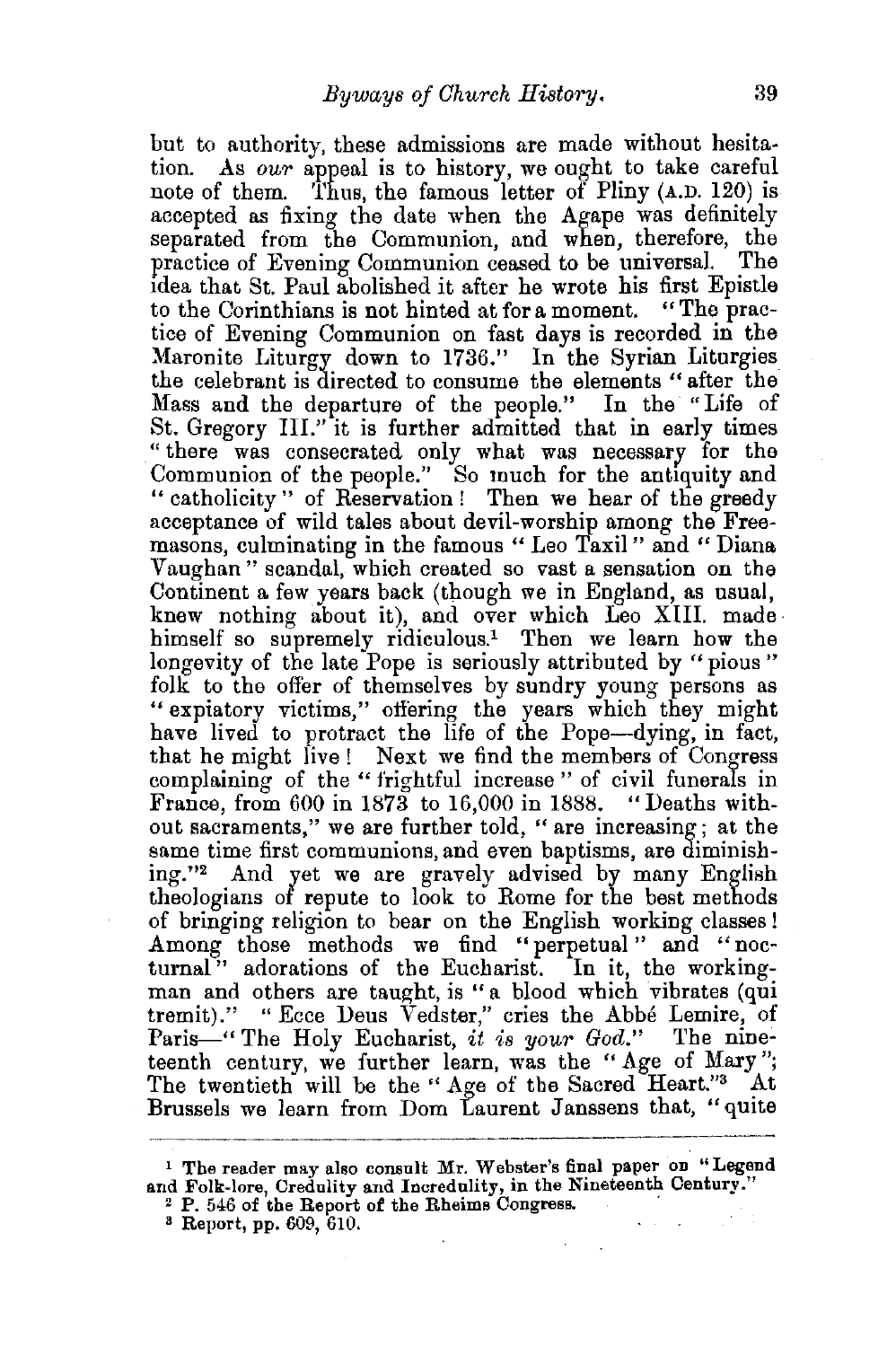recently, the Sovereign Pontiff has shown how the cult of St. Antony of Padua is a powerful help to devotion towards the Holy Sacrament," and a resolution was accordingly passed at the Brussels Congress that " all devotions to the saints, and especially the cult of St. Antony of Padua and the blessed Gerard,<sup>1</sup> lead to devotion to the Very Holy Sacrament of the Altar and to our Lord Jesus Christ."2 At Lourdes we find ourselves confronted with a new development-the " Eucharistic Heart of Jesus." This has been " legalized in *fifteen briefs* " of His Holiness the Pope. We further learn that, "since Jesus is born of Mary, it is *her* flesh which is sacrificed and suffers," and is present in the Eucharist. Whether the flesh of David, of Abraham, or of Adam, is similarly present we are not told. Lastly, at the Latin-American Congress at Rome it was decreed that the Council "should be consecrated to the Heart of Jesus and to the Immaculate Conception of the B.V.M." The formula was repeated by the whole Council " with such fervour of heart and voice that it called forth tears of sweetest devotion and most tender trust from the eyes of many."3 The rage for novelty is responsible for the introduction of so many sensational innovations in the Roman Church, as in our own.

"We omit much," says Mr. Webster. And so do wea great deal which we should like to include in this paper. But we trust enough has been said to make the reader ask, Why have we not been told all this before? Our insular indifference to the religious state of the Continent of Europe has much to answer for. We are, as a nation, utterly ignorant of the disastrous condition into which the imbecilities and puerilities of Roman ecclesiastics have plunged the religion of Christ among millions of people in foreign lands. On the one hand we are gravely assured by sundry unbalanced enthusiasts among ourselves that religion among us is at the lowest ebb, and that it can only be quickened into life by our adoption, as far as possible, of the Roman system, while another party among us, with a holy horror, refuses even to look at Rome as she is, and does not care to be informed of her latest extravagances and ineptitudes. The one party shuts its eyes and, as far as it can, the ears of everybody else to all the mistakes of the Roman Church ; the other will not allow Englishmen to learn anything from such

<sup>&</sup>lt;sup>1</sup> What " blessed Gerard" is this ? Surely not the assassin of William the Silent.

 $2$  Report of Brussels Congress, pp. 112, 113. The Bishops, however, have since found it inconvenient to print, as formerly, the details of this cult. They have become too unpleasantly well known in England. 3 *Acta,* p. lxii.